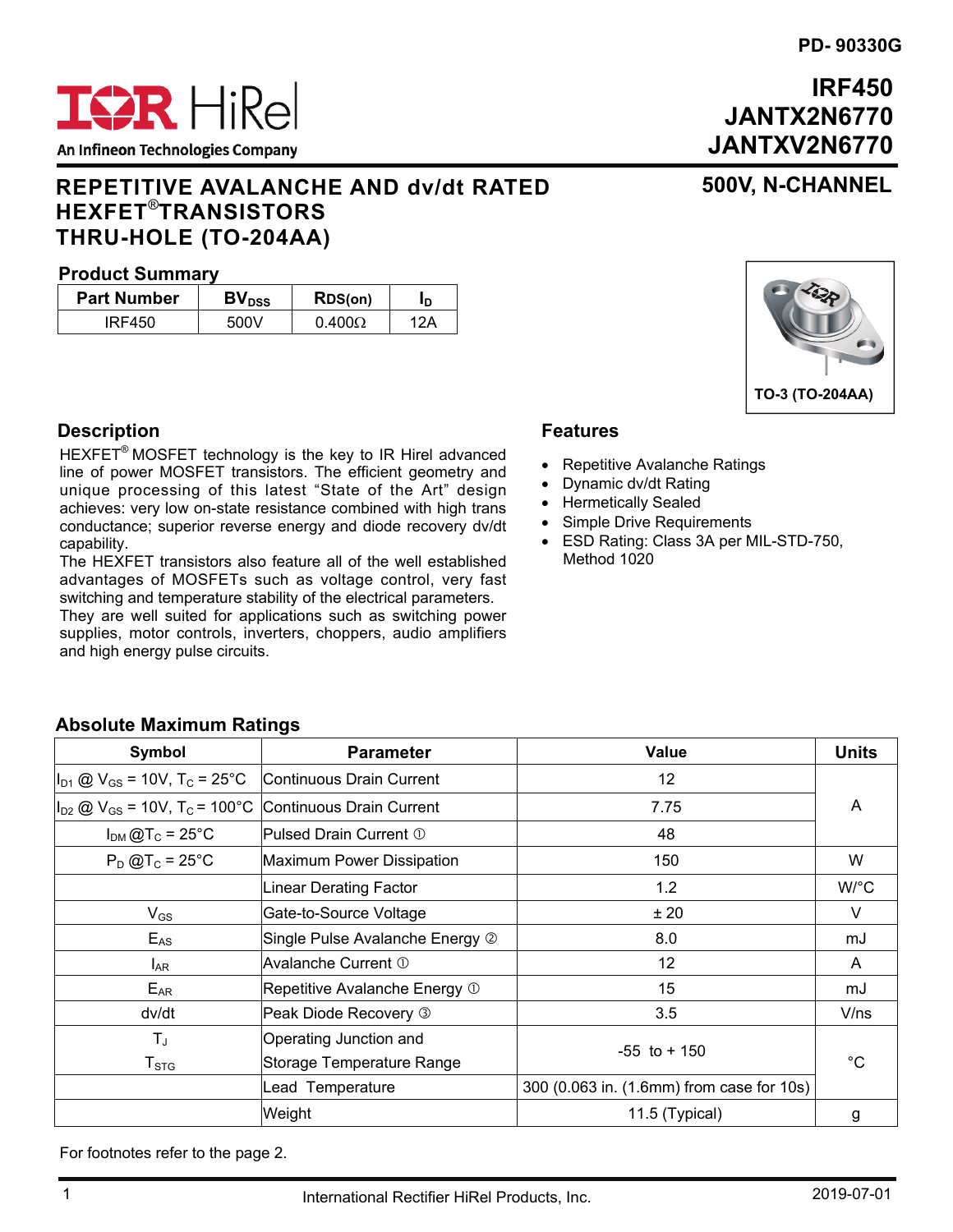

| $\mu$ , $\mu$ , $\mu$ , $\mu$ , $\mu$ , $\mu$ , $\mu$ , $\mu$ , $\mu$ , $\mu$ , $\mu$ , $\mu$ , $\mu$ , $\mu$ , $\mu$ , $\mu$ , $\mu$ , $\mu$ , $\mu$ , $\mu$ , $\mu$ , $\mu$ , $\mu$ , $\mu$ , $\mu$ , $\mu$ , $\mu$ , $\mu$ , $\mu$ , $\mu$ , $\mu$ , $\mu$ |                                      |      |      |        |                      |                                                                                                        |  |
|---------------------------------------------------------------------------------------------------------------------------------------------------------------------------------------------------------------------------------------------------------------|--------------------------------------|------|------|--------|----------------------|--------------------------------------------------------------------------------------------------------|--|
| Symbol                                                                                                                                                                                                                                                        | <b>Parameter</b>                     | Min. | Typ. | Max.   | <b>Units</b>         | <b>Test Conditions</b>                                                                                 |  |
| <b>BV</b> <sub>DSS</sub>                                                                                                                                                                                                                                      | Drain-to-Source Breakdown Voltage    | 500  |      |        | V                    | $V_{GS} = 0V$ , $I_D = 1.0mA$                                                                          |  |
| $\Delta BV_{DSS}/\Delta T_J$                                                                                                                                                                                                                                  | Breakdown Voltage Temp. Coefficient  |      | 0.78 |        | $V$ <sup>o</sup> $C$ | Reference to $25^{\circ}$ C, $I_D = 1.0 \text{mA}$                                                     |  |
| $R_{DS(on)}$                                                                                                                                                                                                                                                  | Static Drain-to-Source On-Resistance |      |      | 0.4    | $\Omega$             | $V_{GS}$ = 10V, $I_{D2}$ = 7.75A $\circledcirc$                                                        |  |
|                                                                                                                                                                                                                                                               |                                      |      |      | 0.5    |                      | $V_{GS}$ = 10V, $I_{D1}$ = 12A $\circledcirc$                                                          |  |
| $V_{GS(th)}$                                                                                                                                                                                                                                                  | Gate Threshold Voltage               | 2.0  |      | 4.0    | V                    | $V_{DS} = V_{GS}$ , $I_D = 250 \mu A$                                                                  |  |
| Gfs                                                                                                                                                                                                                                                           | Forward Transconductance             | 5.5  |      |        | S                    | $V_{DS}$ = 15V, $I_{D2}$ = 7.75A $\circledcirc$                                                        |  |
| $I_{DSS}$                                                                                                                                                                                                                                                     | Zero Gate Voltage Drain Current      |      |      | 25     |                      | $V_{DS}$ = 400V, $V_{GS}$ = 0V                                                                         |  |
|                                                                                                                                                                                                                                                               |                                      |      |      | 250    | μA                   | $V_{DS}$ = 400V, $V_{GS}$ = 0V, T <sub>J</sub> = 125 °C                                                |  |
| $I_{GSS}$                                                                                                                                                                                                                                                     | Gate-to-Source Leakage Forward       |      |      | 100    | nA                   | $V_{GS}$ = 20V                                                                                         |  |
|                                                                                                                                                                                                                                                               | Gate-to-Source Leakage Reverse       |      |      | $-100$ |                      | $V_{GS}$ = -20V                                                                                        |  |
| $Q_{\rm G}$                                                                                                                                                                                                                                                   | <b>Total Gate Charge</b>             | 55   |      | 120    |                      | $I_{D1} = 12A$                                                                                         |  |
| $Q_{GS}$                                                                                                                                                                                                                                                      | Gate-to-Source Charge                | 5.0  |      | 19     | nC                   | $V_{DS}$ = 250V                                                                                        |  |
| $\mathsf{Q}_{\mathsf{GD}}$                                                                                                                                                                                                                                    | Gate-to-Drain ('Miller') Charge      | 27   |      | 70     |                      | $V_{GS}$ = 10V                                                                                         |  |
| $t_{d(on)}$                                                                                                                                                                                                                                                   | Turn-On Delay Time                   |      |      | 35     |                      | $V_{DD}$ = 250V                                                                                        |  |
| tr                                                                                                                                                                                                                                                            | <b>Rise Time</b>                     |      |      | 190    |                      | $I_{D1} = 12A$                                                                                         |  |
| $t_{d(off)}$                                                                                                                                                                                                                                                  | Turn-Off Delay Time                  |      |      | 170    | ns                   | $R_G = 2.35\Omega$                                                                                     |  |
| $t_{\rm f}$                                                                                                                                                                                                                                                   | Fall Time                            |      |      | 130    |                      | $V_{GS}$ = 10V                                                                                         |  |
| $Ls + LD$                                                                                                                                                                                                                                                     | <b>Total Inductance</b>              |      | 6.1  |        | nH                   | Measured from Drain lead (6mm /<br>0.25 in from package) to Source<br>lead (6mm/ 0.25 in from package) |  |
| $C_{\text{iss}}$                                                                                                                                                                                                                                              | Input Capacitance                    |      | 2700 |        |                      | $V_{GS} = 0V$                                                                                          |  |
| $C_{\rm oss}$                                                                                                                                                                                                                                                 | <b>Output Capacitance</b>            |      | 600  |        | pF                   | $V_{DS}$ = 25V                                                                                         |  |
| $C_{rss}$                                                                                                                                                                                                                                                     | Reverse Transfer Capacitance         |      | 240  |        |                      | $f = 1.0$ MHz                                                                                          |  |

# **Electrical Characteristics @ Tj = 25°C (Unless Otherwise Specified)**

## **Source-Drain Diode Ratings and Characteristics**

| Symbol          | <b>Parameter</b>                       |                                                                         |  | Min. $ $ Typ. $ $ Max. $ $ | <b>Units</b> | <b>Test Conditions</b>                                                 |
|-----------------|----------------------------------------|-------------------------------------------------------------------------|--|----------------------------|--------------|------------------------------------------------------------------------|
| lls             | Continuous Source Current (Body Diode) |                                                                         |  | 12                         |              |                                                                        |
| $I_{SM}$        | Pulsed Source Current (Body Diode) ①   |                                                                         |  | 48                         | A            |                                                                        |
| $V_{SD}$        | Diode Forward Voltage                  |                                                                         |  | 1.7                        | V            | $T_J$ = 25°C,l <sub>S</sub> = 12A, V <sub>GS</sub> = 0V $\circledcirc$ |
| $t_{rr}$        | <b>Reverse Recovery Time</b>           |                                                                         |  | 1600                       | ns           | $T_J = 25^{\circ}C, I_F = 12A, V_{DD} \leq 30V$                        |
| $Q_{rr}$        | Reverse Recovery Charge                |                                                                         |  | 14                         | μC           | $di/dt = 100A/\mu s$ 4                                                 |
| $t_{\text{on}}$ | Forward Turn-On Time                   | Intrinsic turn-on time is negligible (turn-on is dominated by $Ls+LD$ ) |  |                            |              |                                                                        |

### **Thermal Resistance**

| <b>Symbol</b>  | Parameter                                  | Min. | Typ.    | Max. | Units |
|----------------|--------------------------------------------|------|---------|------|-------|
| $R_{\theta$ JC | Junction-to-Case                           | ____ | $- - -$ | 0.83 | °C/W  |
| $R_{\theta$ JA | Junction-to-Ambient (Typical socket mount) | ___  | $- - -$ | 30   |       |

#### **Footnotes:**

- Repetitive Rating; Pulse width limited by maximum junction temperature.
- $\degree$  V<sub>DD</sub> = 50V, starting T<sub>J</sub> = 25°C, L= 0.111mH, Peak I<sub>L</sub> = 12A, V<sub>GS</sub> = 10V.
- $\textcircled{3}$  I<sub>SD</sub> ≤ 12A, di/dt ≤ 130A/µs, V<sub>DD</sub> ≤ 500V, T<sub>J</sub> ≤ 150°C. Suggested R<sub>G</sub> =2.35 Ω
- $\circledast$  Pulse width  $\leq$  300 µs; Duty Cycle  $\leq$  2%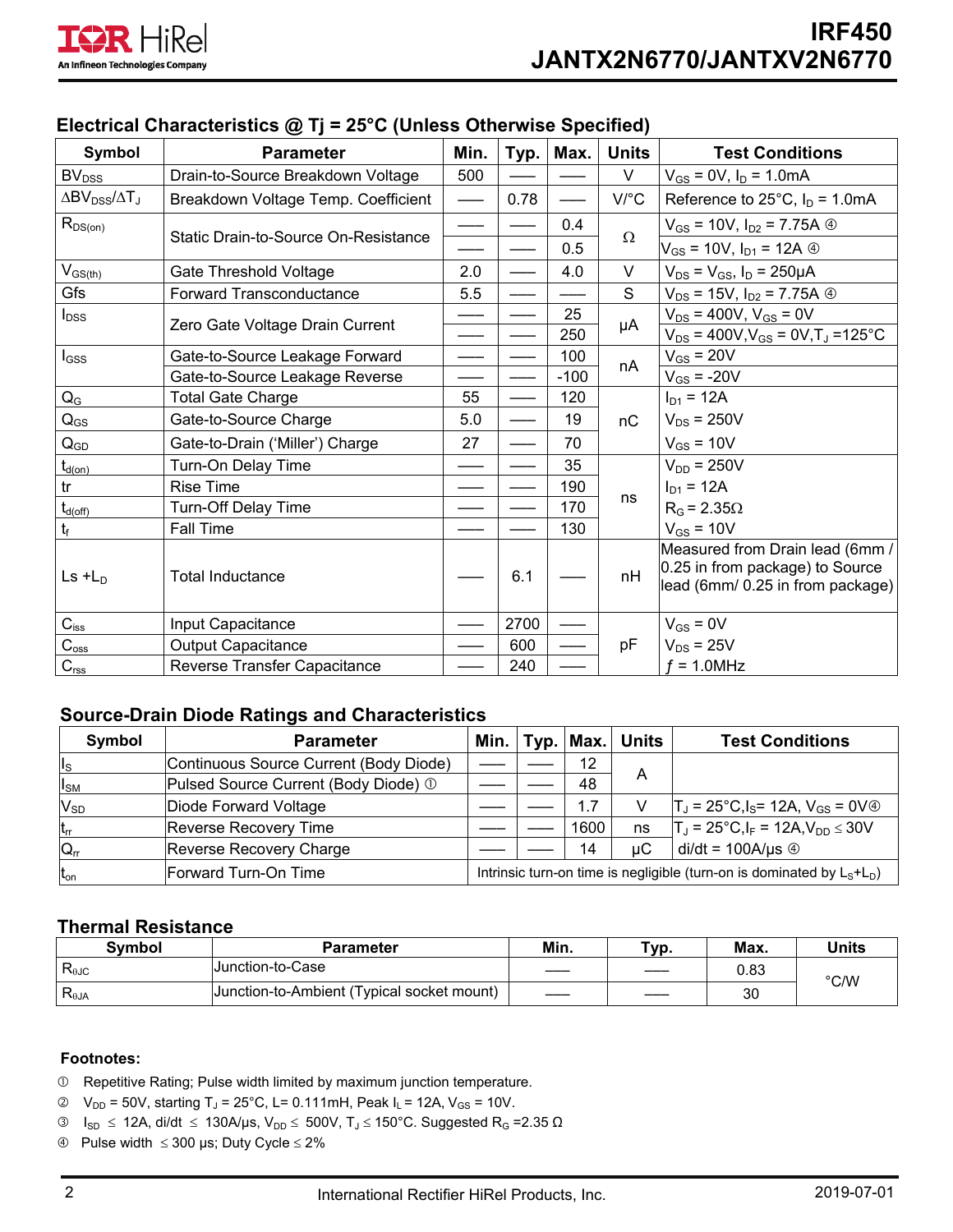





**Fig 1.** Typical Output Characteristics



**Fig 3.** Typical Transfer Characteristics





**Fig 2.** Typical Output Characteristics



**Fig 4.** Normalized On-Resistance Vs. Temperature



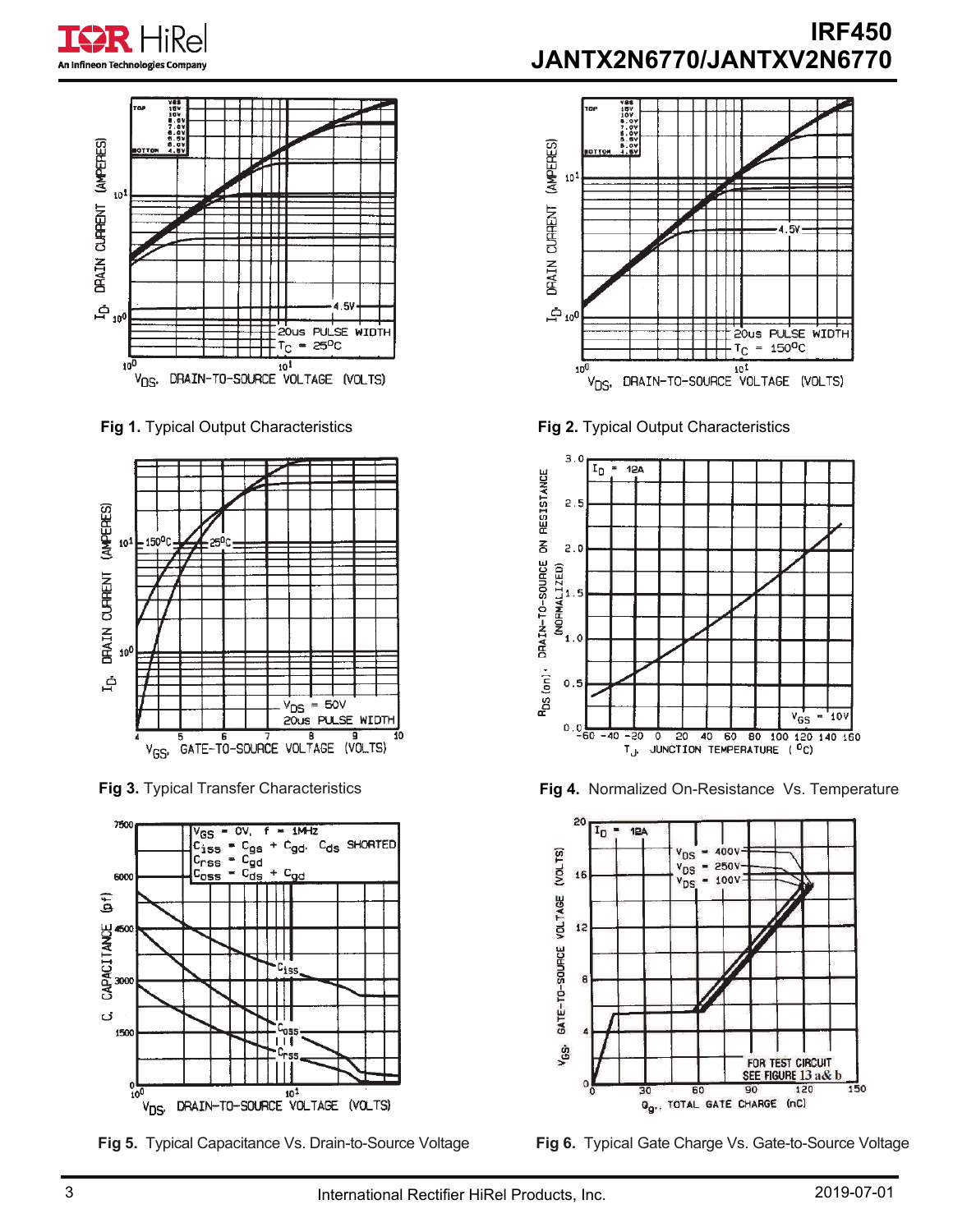



**Fig 7.** Typical Source-Drain Diode Forward Voltage



**Fig 9.** Maximum Drain Current Vs. Case Temperature

# **IRF450 JANTX2N6770/JANTXV2N6770**



**Fig 8.** Maximum Safe Operating Area



**Fig 10.** Maximum Avalanche Energy Vs. Drain Current



**Fig 11.** Maximum Effective Transient Thermal Impedance, Junction-to-Case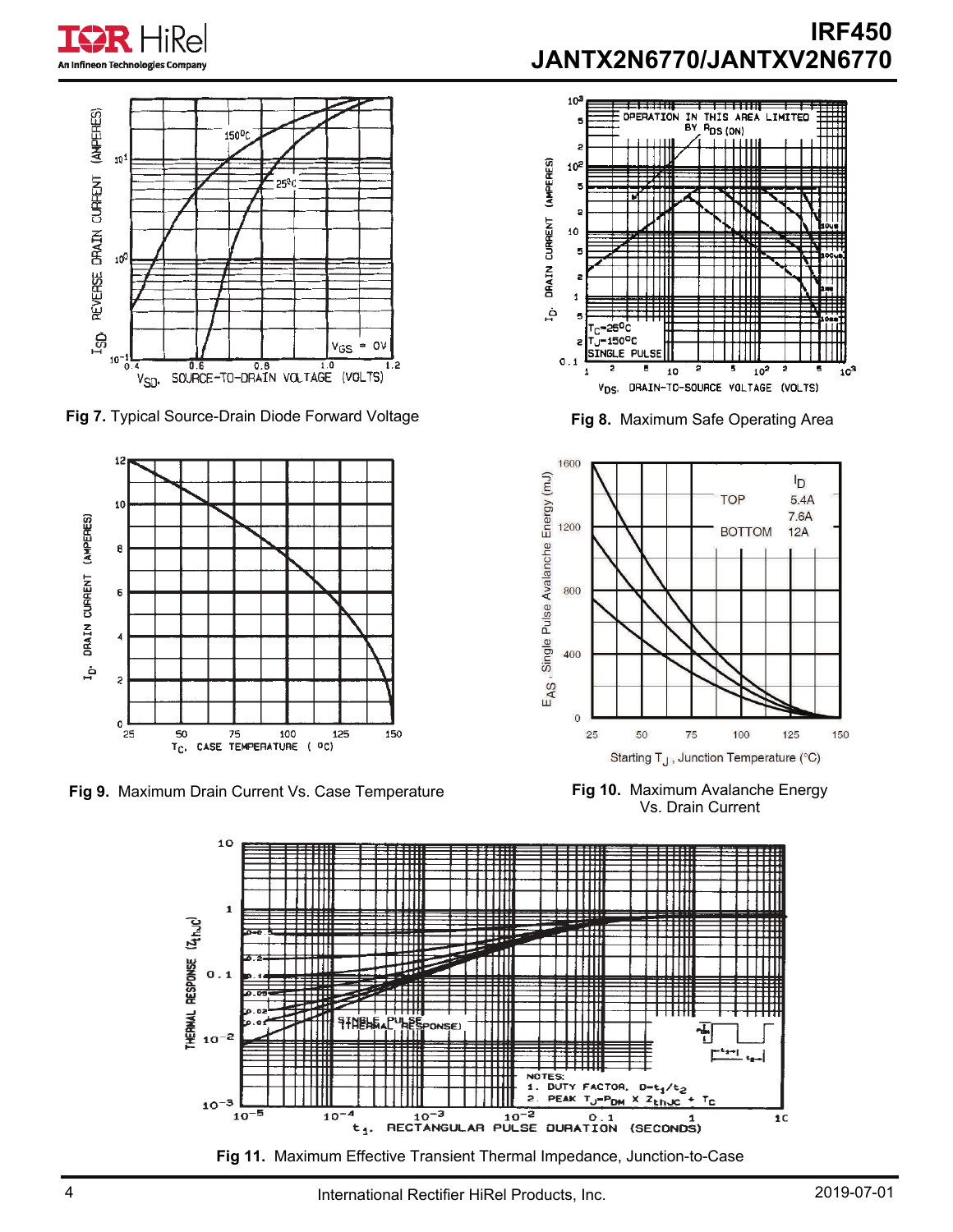







**Fig 14a.** Switching Time Test Circuit **Fig 14b.** Switching Time Waveforms









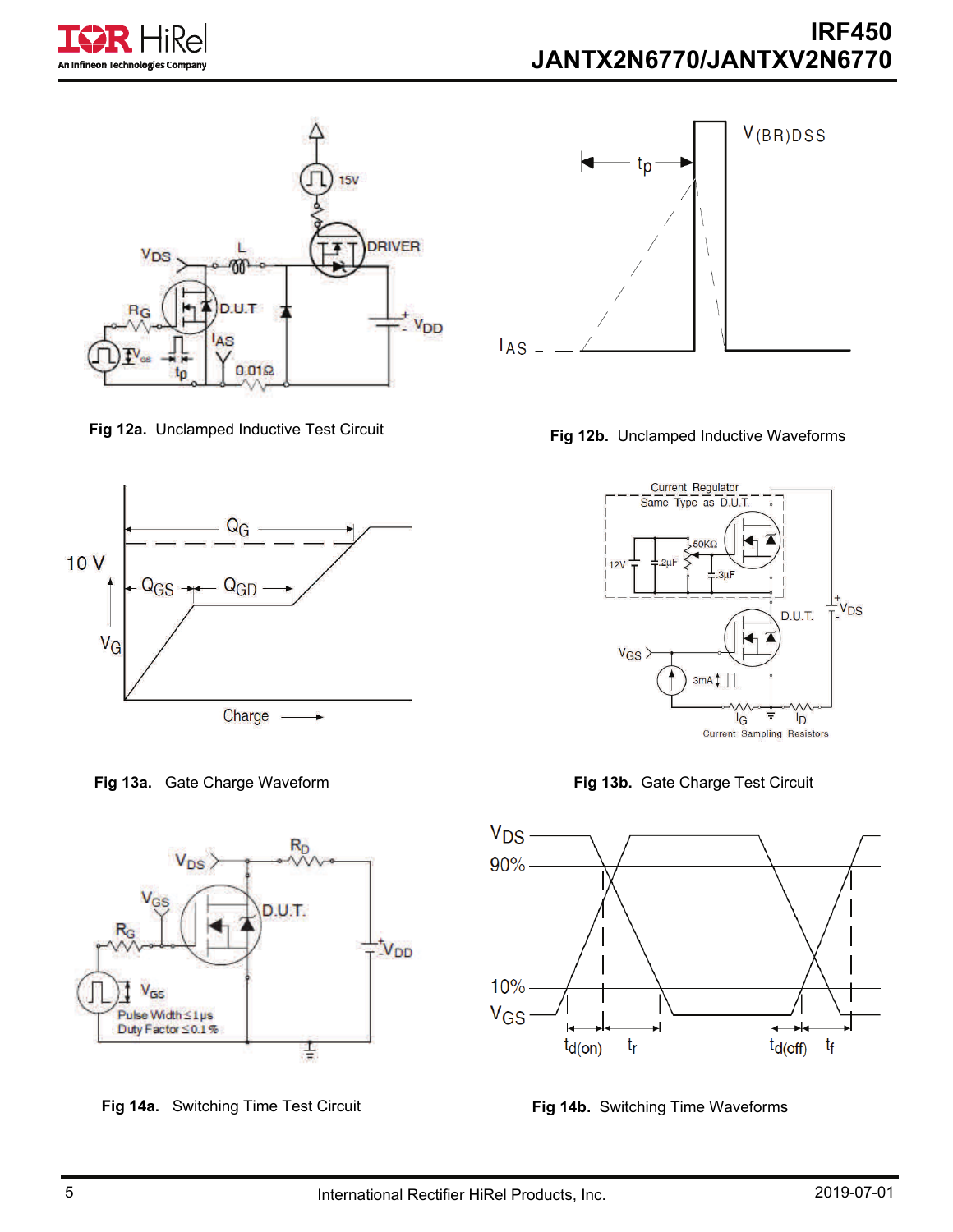

# **Case Outline and Dimensions - TO-204AA (Modified TO-3)**



|                                              | <b>PIN ASSIGNMENTS</b>                                 |                                                 |
|----------------------------------------------|--------------------------------------------------------|-------------------------------------------------|
| <b>HEXFET</b>                                | <b>SCHOTTKY</b>                                        | <b>IGBT</b>                                     |
| 1 - SOURCE<br>$2 - GATE$<br>3 - DRAIN (CASE) | 1 - ANODE 1<br>2 - ANODE 2<br>3 - COMMON CATHOD (CASE) | 1 - GATE<br>2 - EMITTER<br>3 - COLLECTOR (CASE) |

NOTES:

- 1. DIMENSIONING & TOLERANCING PER ANSI Y14.5M 1982.<br>2. CONTROLLING DIMENSION : INCH.
- 
- 2. CONTROLLING DIMENSION . INCH.<br>3. DIMENSIONS ARE SHOWN IN MILIMETERS [ INCHES]<br>4. OUTLINE CONFORMS TO JEDEC OUTLINE TO -204-AA.



www.infineon.com/irhirel

Infineon Technologies Service Center: USA Tel: +1 (866) 951-9519 and International Tel: +49 89 234 65555 Leominster, Massachusetts 01453, USA Tel: +1 (978) 534-5776 San Jose, California 95134, USA Tel: +1 (408) 434-5000 Data and specifications subject to change without notice.